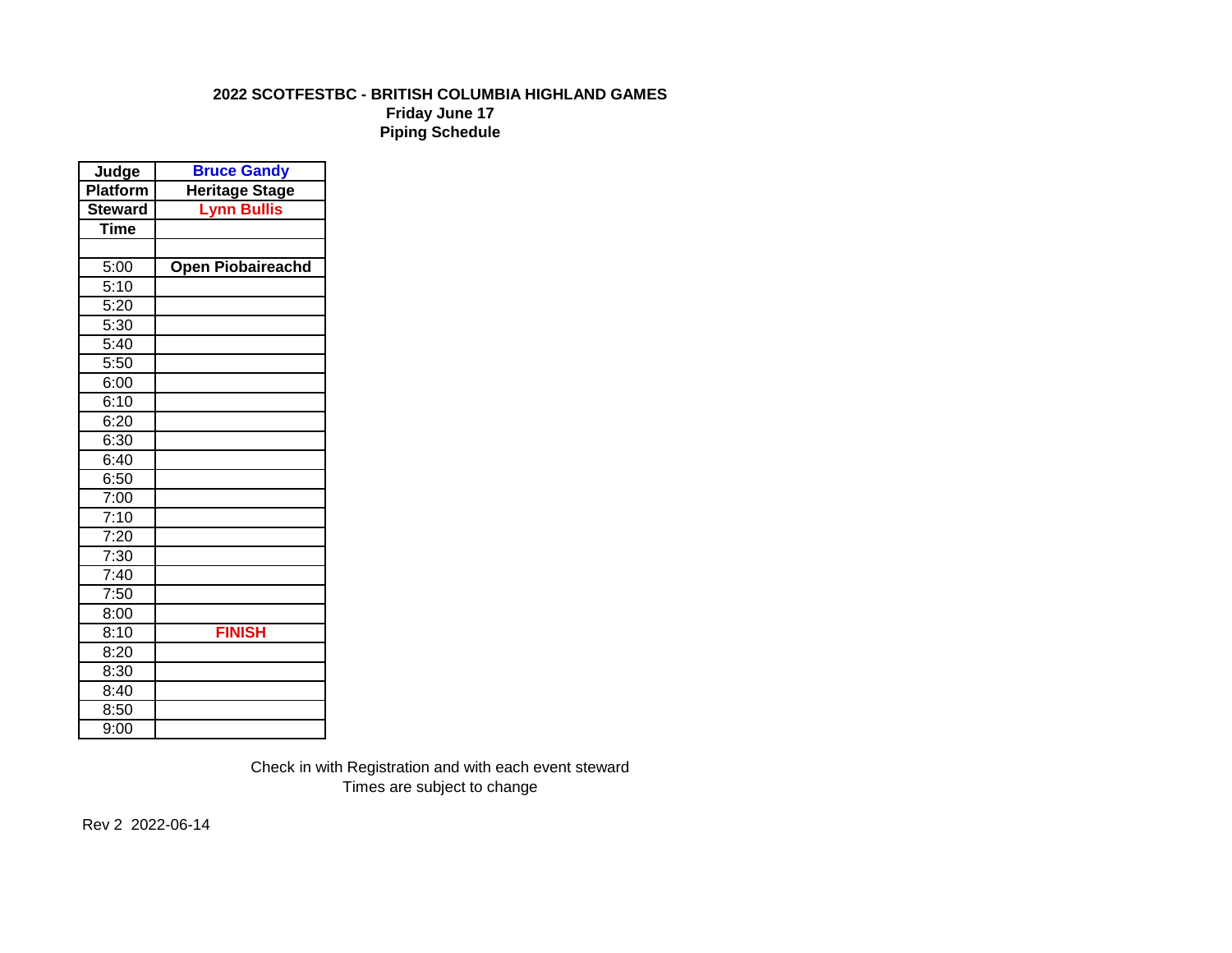#### **2022 SCOTFESTBC - BRITISH COLUMBIA HIGHLAND GAMES Saturday June 18 Piping Schedule**

| Judge          | <b>Bruce Gandy</b> | <b>Damien Burleigh</b> | <b>David Hilder</b>              | <b>Colin McWilliams</b> | <b>Sandy Reid</b>        | <b>Rob Menzies</b>   | <b>Mark Christy</b>                         | <b>Angus MacPherson</b> | <b>Kevin McLean</b>  | Judge       |
|----------------|--------------------|------------------------|----------------------------------|-------------------------|--------------------------|----------------------|---------------------------------------------|-------------------------|----------------------|-------------|
| Platform       | 1                  | $\mathbf{2}$           | 3                                | $\Delta$                | 5                        | 6                    | $\overline{7}$                              | 8                       | 9                    | Platform    |
| <b>Steward</b> | <b>Susan Mix</b>   | <b>Gwen Hall</b>       | <b>Dan Dougan</b>                | <b>Lex Webster</b>      | <b>Ernie Mix</b>         | <b>Margie Walser</b> | <b>Martin Walser</b>                        | <b>Warren Davis</b>     | <b>Evelyn Hall</b>   | Steward     |
|                |                    |                        |                                  |                         |                          |                      |                                             |                         |                      |             |
| <b>Time</b>    |                    |                        |                                  |                         |                          |                      |                                             |                         |                      | <b>Time</b> |
| 8:30           |                    | Gr. 1 MSR              | Gr. 2 Piobaireachd               | Gr. 5 2/4 March         |                          |                      | Open Hornpipe & Jig Gr. 4 Strathspey & Reel |                         | Beginner 2/4 March   | 8:30        |
| 8:40           |                    |                        |                                  |                         | Gr. 3 Strathspey & Reel  |                      |                                             |                         |                      | 8:40        |
| 8:50           | Gr. 1 Piobaireachd |                        |                                  |                         |                          |                      |                                             | Open MSR                | <b>FINISH</b>        | 8:50        |
| 9:00           |                    |                        |                                  |                         |                          |                      |                                             |                         | Gr. 3 2/4 March      | 9:00        |
| 9:10           |                    |                        |                                  | <b>FINISH</b>           |                          |                      | <b>FINISH</b>                               |                         |                      | 9:10        |
| 9:20           |                    |                        |                                  | Gr. 3 Piobaireachd      |                          |                      | Gr. 2 MSR                                   |                         |                      | 9:20        |
| 9:30           |                    |                        |                                  |                         |                          |                      |                                             |                         |                      | 9:30        |
| 9:40           |                    |                        |                                  |                         | <b>FINISH</b>            |                      |                                             |                         |                      | 9:40        |
| 9:50           |                    |                        |                                  |                         | <b>Beginner Slow Air</b> | <b>FINISH</b>        |                                             |                         | <b>FINISH</b>        | 9:50        |
| 10:00          |                    |                        |                                  |                         |                          | Gr. 5 Slow Air       |                                             |                         | Gr. 1 Hornpipe & Jig | 10:00       |
| 10:10          |                    |                        |                                  |                         |                          |                      |                                             |                         |                      | 10:10       |
| 10:20          |                    |                        | <b>FINISH</b>                    |                         | <b>FINISH</b>            |                      |                                             |                         |                      | 10:20       |
| 10:30          |                    | <b>FINISH</b>          | <b>Adult Strathspey&amp;Reel</b> |                         | Adult 2/4 March          |                      |                                             |                         |                      | 10:30       |
| 10:40          |                    | Gr. 2 Jig              |                                  |                         |                          | <b>FINISH</b>        | <b>FINISH</b>                               |                         |                      | 10:40       |
| 10:50          |                    |                        | <b>FINISH</b>                    |                         |                          | Gr. 4 2/4 March      |                                             |                         |                      | 10:50       |
| 11:00          |                    |                        |                                  |                         | <b>FINISH</b>            |                      |                                             | <b>FINISH</b>           |                      | 11:00       |
| 11:10          |                    |                        |                                  |                         |                          |                      |                                             |                         |                      | 11:10       |
| 11:20          |                    | <b>FINISH</b>          |                                  |                         |                          | <b>FINISH</b>        |                                             |                         | <b>FINISH</b>        | 11:20       |
| 11:30          |                    |                        |                                  |                         |                          |                      |                                             |                         |                      | 11:30       |
| 11:40          |                    |                        |                                  |                         |                          |                      |                                             |                         |                      | 11:40       |
| 11:50          | <b>FINISH</b>      |                        |                                  | <b>FINISH</b>           |                          |                      |                                             |                         |                      | 11:50       |
| 12:00          |                    |                        |                                  |                         |                          |                      |                                             |                         |                      | 12:00       |
| 12:10          |                    |                        |                                  |                         |                          |                      |                                             |                         |                      | 12:10       |
| 12:20          |                    |                        |                                  |                         |                          |                      |                                             |                         |                      | 12:20       |
| 12:30          |                    |                        |                                  |                         |                          |                      |                                             |                         |                      | 12:30       |

Check in with Registration and with each event steward Times are subject to change

Rev 2 2022-06-14 Band Contest starts at 1:30 pm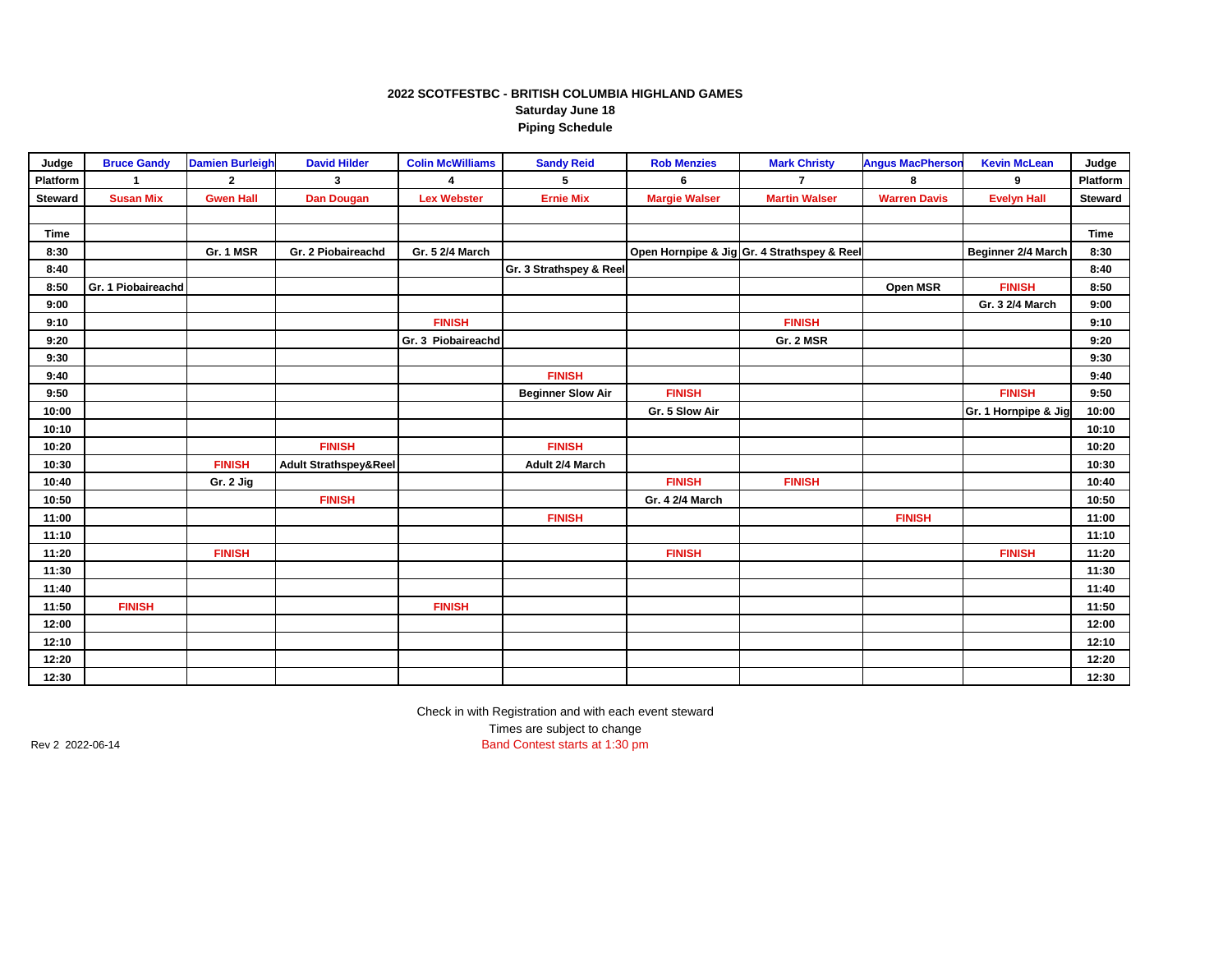### **2022 SCOTFESTBC - BRITISH COLUMBIA HIGHLAND GAMES Saturday June 18**

**Drumming Schedule**

| Judge    | <b>John Fisher</b>                  | <b>Kyla MacNeil</b>           |
|----------|-------------------------------------|-------------------------------|
| Platform | 10                                  | 11                            |
| Steward  | <b>Carol Colwell</b>                | <b>Jackie Patch</b>           |
| Time     |                                     |                               |
|          |                                     |                               |
| 8:30     | <b>Beginner 2/4 March</b>           | <b>Gr. 4 6/8 March</b>        |
| 8:40     | <b>FINISH</b>                       |                               |
| 8:50     | Gr. 3 2/4 March                     |                               |
| 9:00     | <b>FINISH</b>                       |                               |
| 9:10     | Gr. 4 2/4 March                     | <b>FINISH</b>                 |
| 9:20     |                                     | <b>Beginner 6/8 March</b>     |
| 9:30     |                                     | <b>FINISH</b>                 |
| 9:40     |                                     | <b>Gr. 3 6/8 March</b>        |
| 9:50     | <b>FINISH</b>                       | <b>FINISH</b>                 |
| 10:00    | Gr. 2 MSR                           | Gr. 1 Hornpipe & Jig          |
| 10:10    |                                     | <b>FINISH</b>                 |
| 10:20    | <b>FINISH</b>                       | Gr. 2 Hornpipe & Jig          |
| 10:30    | <b>Open MSR</b>                     | <b>FINISH</b>                 |
| 10:40    |                                     | Gr. 1 MSR                     |
| 10:50    | <b>FINISH</b>                       | <b>FINISH</b>                 |
| 11:00    | <b>Intermediate Tenor 6/8 March</b> | <b>Intermediate Tenor MSR</b> |
| 11:10    | <b>FINISH</b>                       | <b>FINISH</b>                 |
| 11:20    | Open Hornpipe & Jig                 |                               |
| 11:30    | <b>FINISH</b>                       |                               |
| 11:40    |                                     |                               |
| 11:50    |                                     |                               |
| 12:00    |                                     |                               |
| 12:10    |                                     |                               |
| 12:20    |                                     |                               |
| 12:30    |                                     |                               |

Check in with Registration and with each event steward Rev 3 2022-06-14 Times are subject to change